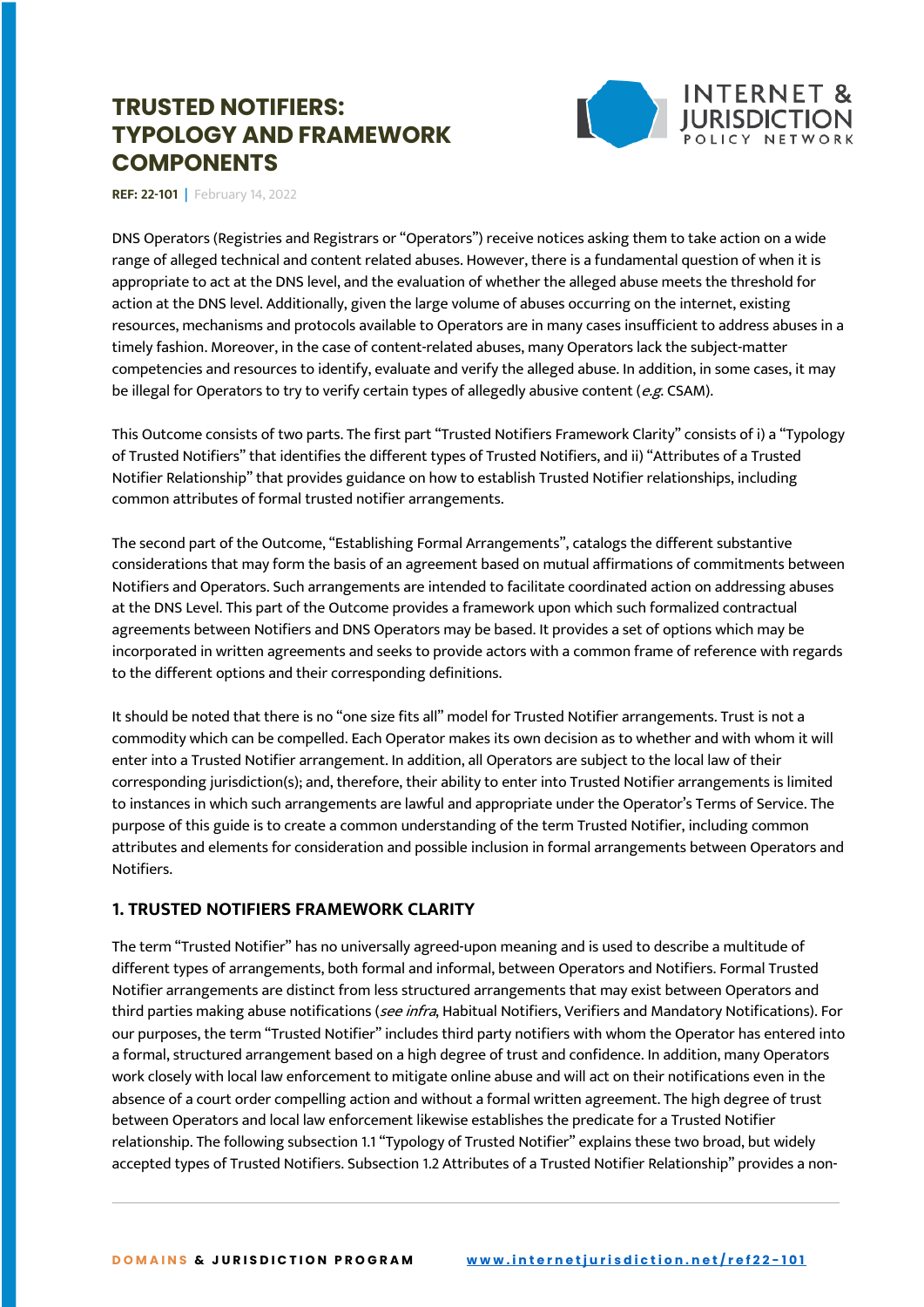## **INTERNET 8 JURISDICTION**

#### **TRUSTED NOTIFIERS: TYPOLOGY AND FRAMEWORK COMPONENTS**

exhaustive list of attributes that are pertinent to a Trusted Notifier relationship, which an Operator may wish to consider when deciding whether to enter into a Trusted Notifier relationship.

## **1.1 TYPOLOGY OF TRUSTED NOTIFIERS**

| <b>Types of Trusted Notifiers</b>                      | <b>Description</b>                                                                                                                                                                                                                                                                                                                                                                                                                                                            |
|--------------------------------------------------------|-------------------------------------------------------------------------------------------------------------------------------------------------------------------------------------------------------------------------------------------------------------------------------------------------------------------------------------------------------------------------------------------------------------------------------------------------------------------------------|
| Law Enforcement with<br><b>Prosecutorial Authority</b> | Many Operators liaise with local law enforcement authorities who have<br>prosecutorial authority to seize or cause the suspension of domain names in the<br>Operator's jurisdiction, and Operators may choose to act in response to notices<br>from local law enforcement or other Notifiers without a court order or formal<br>process on the basis of trust and with or without any formal agreement. These<br>relationships have heightened relevance for ccTLD operators. |
| <b>Formal Arrangements</b>                             | Formal arrangements may take the form of contracts, Memoranda of<br>Understanding or other written instruments which govern the relationship<br>between the Notifier and the Operator and define the expectations and<br>responsibilities of the parties.                                                                                                                                                                                                                     |

#### **1.2 ATTRIBUTES OF A TRUSTED NOTIFIER RELATIONSHIP**

As noted above, Trusted Notifier relationships can help address abuse online by providing an Operator with an established process and confidence level for notifications. The elements below provide the contours of such a relationship.

**Demonstrated industry knowledge / expertise:** First and foremost, Operators typically require the Notifier to establish its *bona fides* as an expert in the subject matter for which the formal Trusted Notifier arrangement is being pursued. This includes a demonstrated awareness of certain operational considerations such as an understanding of Operator's systems, processes, requirements, and anti-abuse policies, as well as the production of clearly actionable notices and a commitment to not overwhelm Operator's abuse mitigation capacity and resources.

**Communication:** The relationship always involves communication between the two parties where they both agree how the arrangement will work. It will often result in an agreement on the process for notification and various components that must be included in the notification. This could result in formal documentation, for example, some parties will prefer to have legal agreements in place which cover the liability in relation to false positives.

**Specific Nature of a Formalized Trusted Notifier Arrangement:** A Trusted Notifier is a specific relationship between one Operator and one external organization or individual. In this relationship, the two parties have made an agreement on their expectations. For example, an Operator may agree to suspend a domain name following a notification from that notifier if it contains certain mandatory information or evidence, especially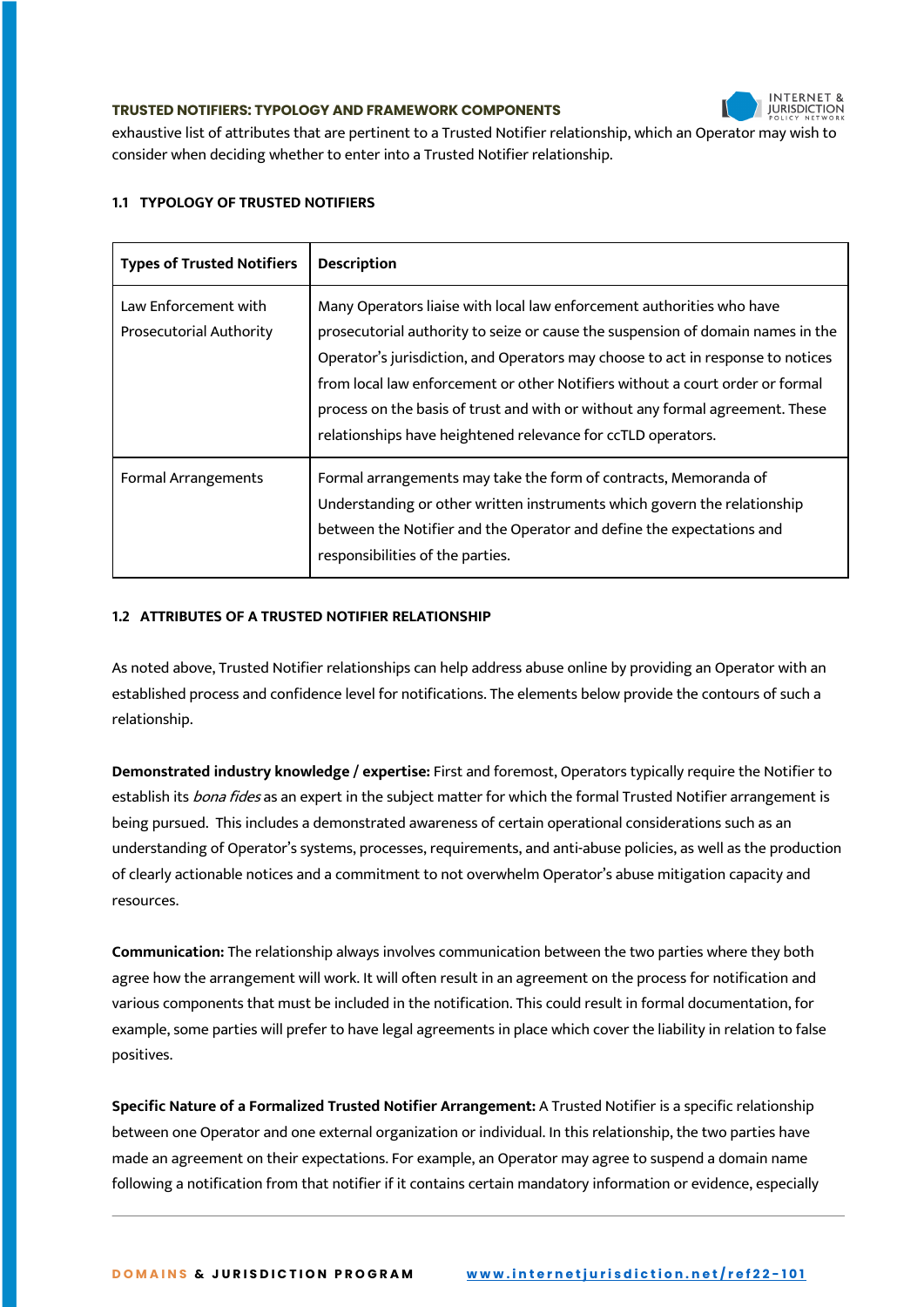with respect to certain types of abuse where there is universal or near universal normative consistency such as Child Sexual Abuse Material (CSAM). In other cases, the Operator may agree to accord the notice a heightened degree of priority but the final decision as to whether to act upon the notice remains with the Operator.

**INTERNET 8 JURISDICTION** 

**Optional in Nature:** Operators decide which notifiers they trust and for what purposes. For example, having a Trusted Notifier relationship with one registry does not mean that Notifier will automatically have this status with another registry. Similarly, a given Notifier may be trusted on a particular subject matter, but not another subject matter by the same registry. An Operator may also, depending on the progression of the relationship or ongoing assessment of the relationship, choose to no longer trust a particular Notifier. Finally, certain Operators are subject to specific formal legal processes for notifications which can make the use of a Trusted Notifier unnecessary. Trusted Notifier relationships are therefore optional and implemented at the discretion of each Operator.

**Distinguishable from Other Methods of Addressing Abuse Online:** It should be noted that, Trusted Notifiers are not the only method available to address abuse online, nor is the concept appropriate for all Operators or all jurisdictions. The Trusted Notifier relationship should be distinguished from other types of notification or verification arrangements, some of which are listed below:

- **Habitual notifiers that Operators trust based on previous interactions:** These are Notifiers in whom the Operators places a high degree of confidence based on previous notices without the existence of a formal arrangement. Operators may accord such notices a heightened degree of priority.
- **Verifiers:** Some Operators use verifiers to help them make decisions. A verifier is an external party with relevant expertise who is known to the Operator. This may be useful when an Operator receives a notice outside of a Trusted Notifier relationship and would like additional information to help them make a decision as to whether action is appropriate, proportionate and helpful to prevent or address abuse.
- **Mandatory notifications:** Operators may also receive notifications from certain external organizations/authorities which they are legally required to act on. For example, law enforcement or regulators, or court orders from an applicable jurisdiction. In these cases, the discretion of whether the action against the registrant is proportionate or appropriate does not lie with the Operator. This type of notification sits outside the trusted notifier relationship – which, as noted above is an optional arrangement.

# **2. ESTABLISHING FORMAL ARRANGEMENTS**

Previously, the Domains & Jurisdiction Program Contact Group has addressed the question of how to increase the quality of and confidence in individual notices by producing a Due Diligence Guide for Notifiers, as well as Minimum Notice Components regarding Technical Abuse. Building on these outcomes, the following set of considerations are intended to provide a basis that may define and underpin the relationship between Operators and Contractual Notifiers. These considerations are optional elements that may be included in formal Trusted Notifier arrangements.

In that spirit, Trusted Notifiers Framework Agreements can be organized around three dimensions. The first covers "Potential Elements for Notifiers to earn trust from Operators" and describes the different options that notifiers may commit to undertake as part of a formal agreement. These options seek to inform and provide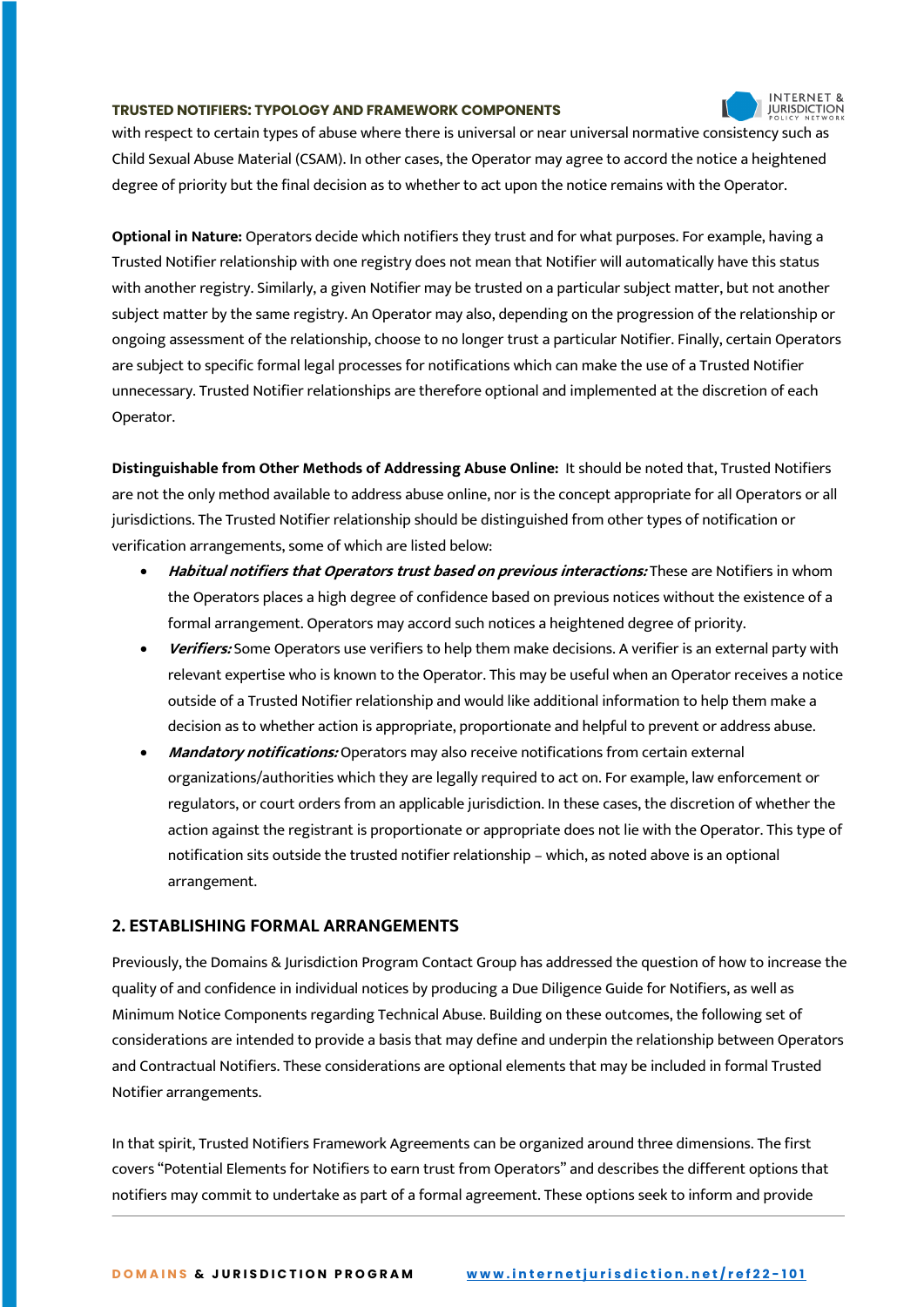

clarity to the nature of the relationship and the prerequisites for making successful notifications.

The second dimension focuses on "Potential commitments expected from Operators", clarifying the different sets of commitments that Operators may adhere to when receiving notices under such agreements, when the agreed-upon prerequisite conditions have been met.

The third dimension focuses on "Post action considerations", pertaining to the elements secondary to the subject of the arrangement, such as transparency reporting obligations and dispute resolution.

### **2.1 POTENTIAL ELEMENTS FOR NOTIFIERS TO EARN TRUST FROM OPERATORS**

**Accuracy statistics:** Notifiers may be required to provide up-to-date statistics on the efficacy and accuracy of their notices both as a predicate to entering into a formal Trusted Notifier arrangement and as an on-going obligation, once the arrangement has been established.

**Third party-review mechanism:** in the detection and validation process. Operators may require Notifiers to incorporate third party review mechanisms in the process of identification and evaluation of alleged abuses.

**Transparency:** The Notifier may be required to furnish transparency information to the public regarding its abuse mitigation program and its Trusted Notifier arrangements.

**Potential Liability Implications:** The Notifier should be cognizant of the liability risks on Operators for actions taking on their notices. This may result in Operators requiring measure such as:

- Indemnification: The Notifier may consider whether to indemnify the costs, fees and/or any money judgment incurred by or assessed against the Operator as a consequence of its action on notices.
- Litigation Support: In lieu of or in addition to indemnity, the Notifier should consider whether to commit to provide reasonable and necessary support to the Operator in litigation arising from action taken pursuant to notice.

#### **Additional Considerations for Content-Related Alleged Abuses:**

- The authoritative expertise of Notifier in the identification of such content abuse;
- The geographic extent of the Notifier's expertise ( $e.g.$  understanding of local context, specialization etc.);
- The legal basis for such a relationship (e.g in some cases, certain ccTLDs may be legally obligated to act on notices issued by governmental bodies, and the competence to investigate certain types of content for specific authorities may provide confidence to certain operators, e.g. ccTLDs);
- The legal basis for such notification.

# **2.2 POTENTIAL COMMITMENTS EXPECTED FROM OPERATORS**

**Prioritization**: The formal arrangement may require Operators to grant special attention and/or treatment in evaluating the notices.

**Commitment:** The Operator may be required to take action on notices which have been vetted and confirmed to